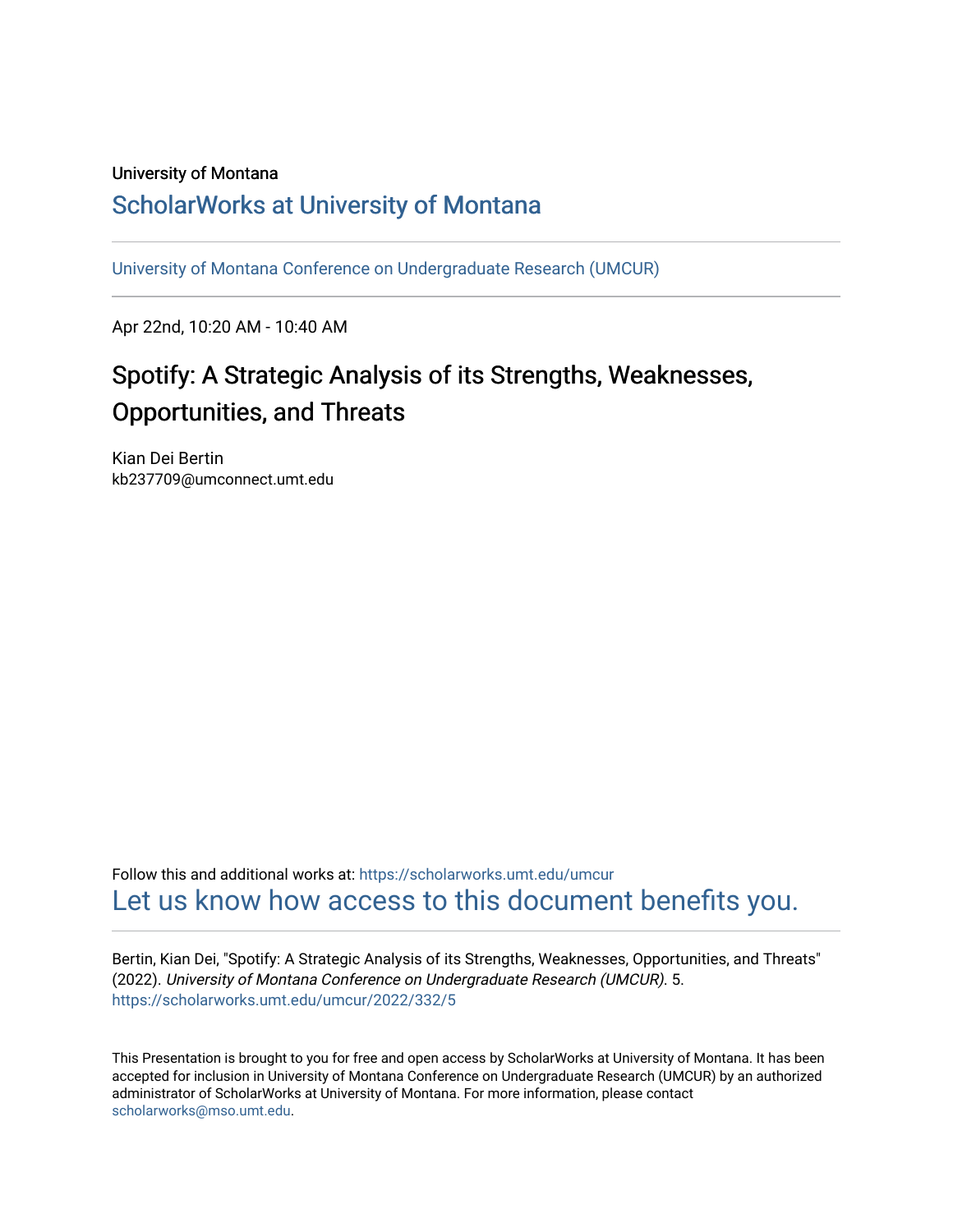

### A Strategic Analysis of its Strengths, Weaknesses, Opportunities, and Threats

Kian Bertin University of Montana School of Business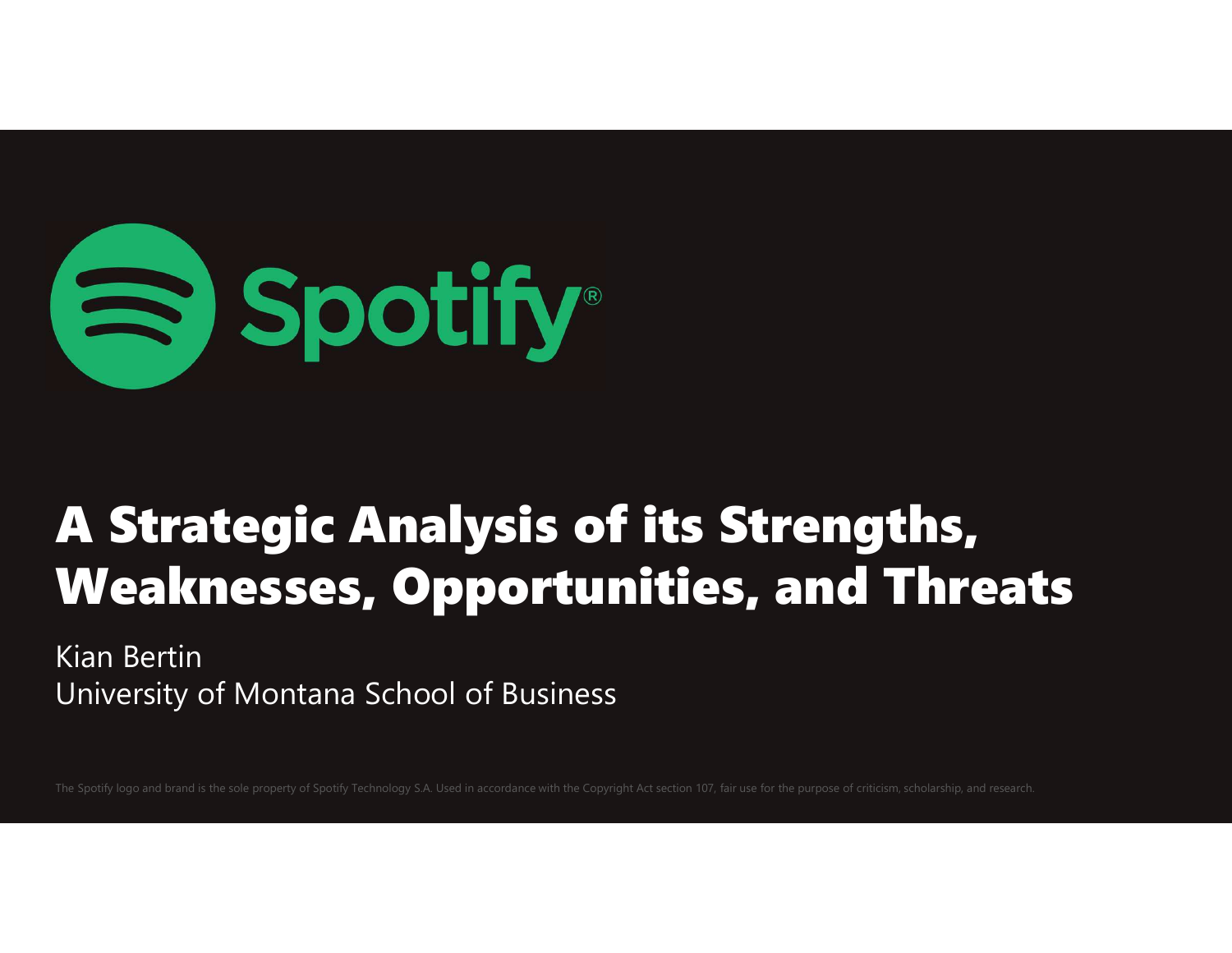### Disclaimer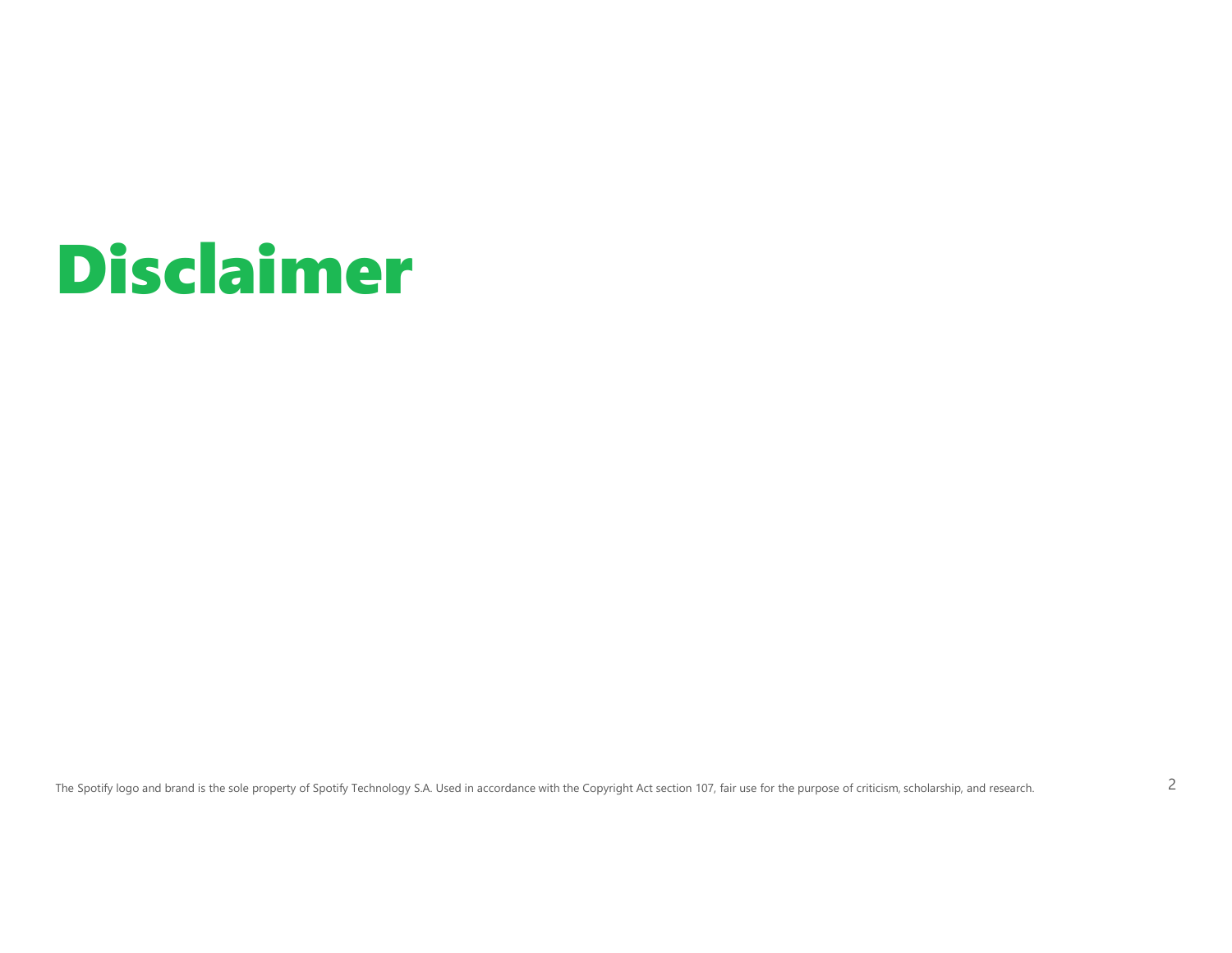## Company Description

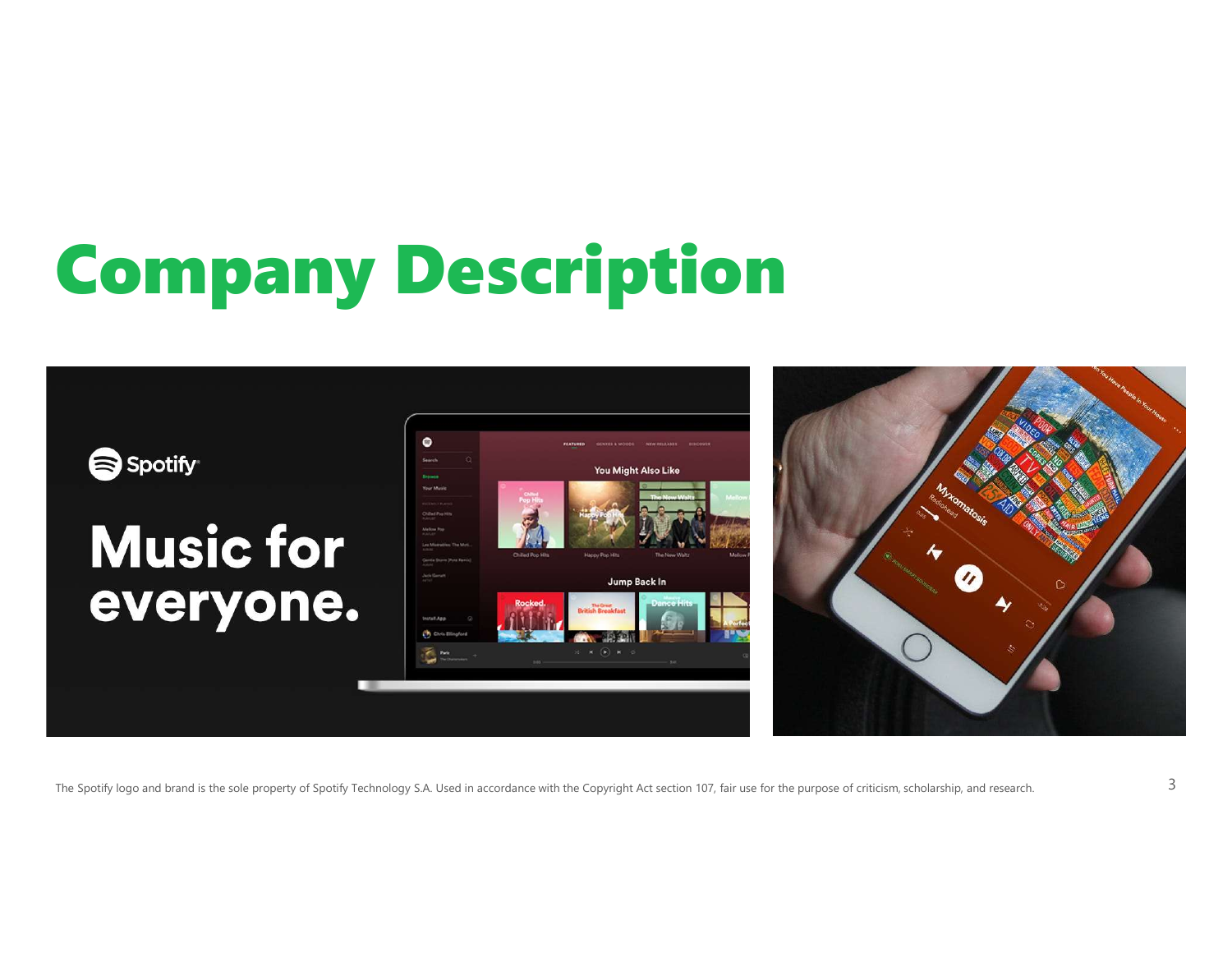### Global Industry Classification Standard

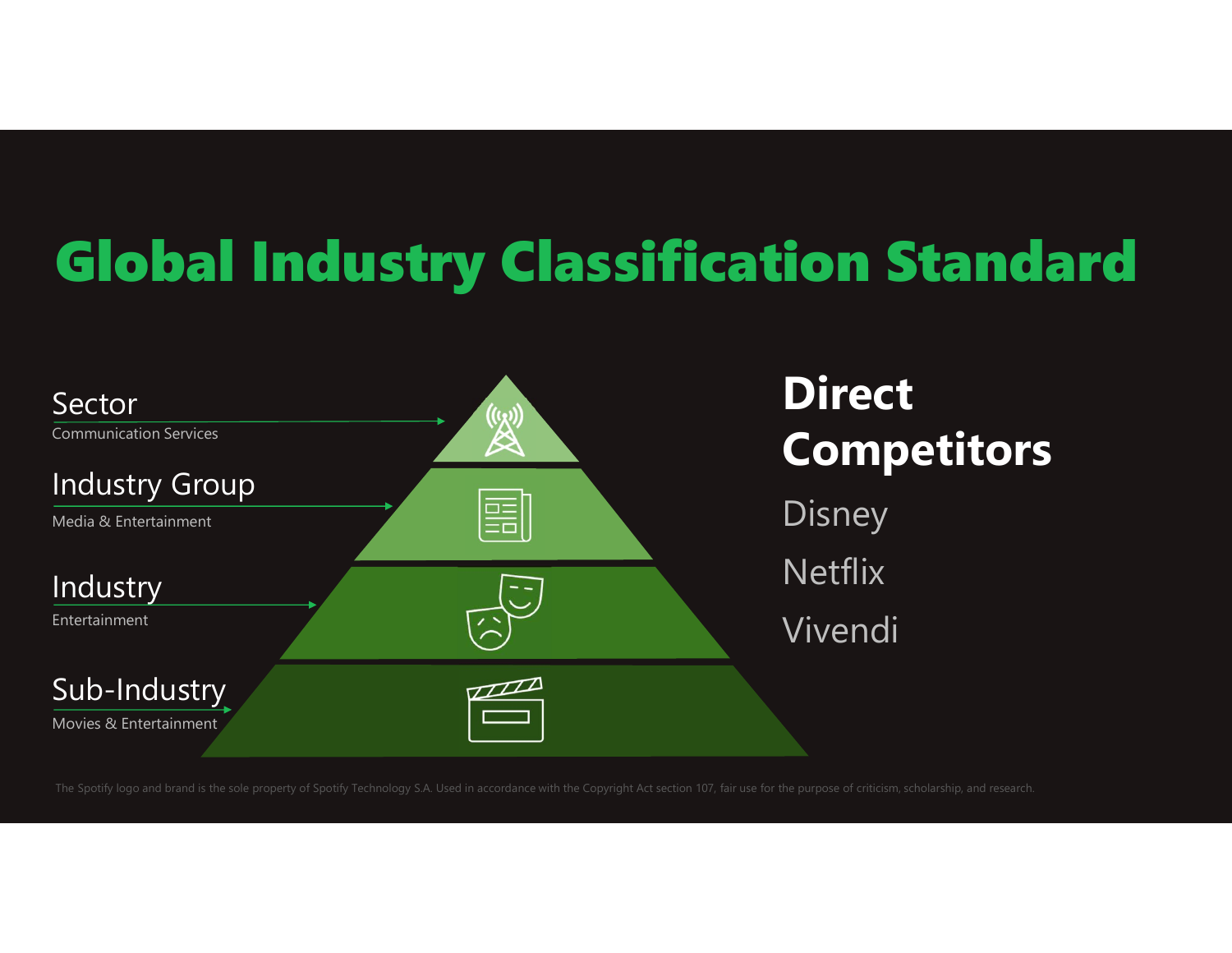### Business Model

Freemium Model

Revenue Sources



155 million Premium Revenue (91% of total revenue)

199 Million Ad-Supported Users Premium Subscribers \$866 million \$8.76 billion Advertising Revenue (9% of total revenue)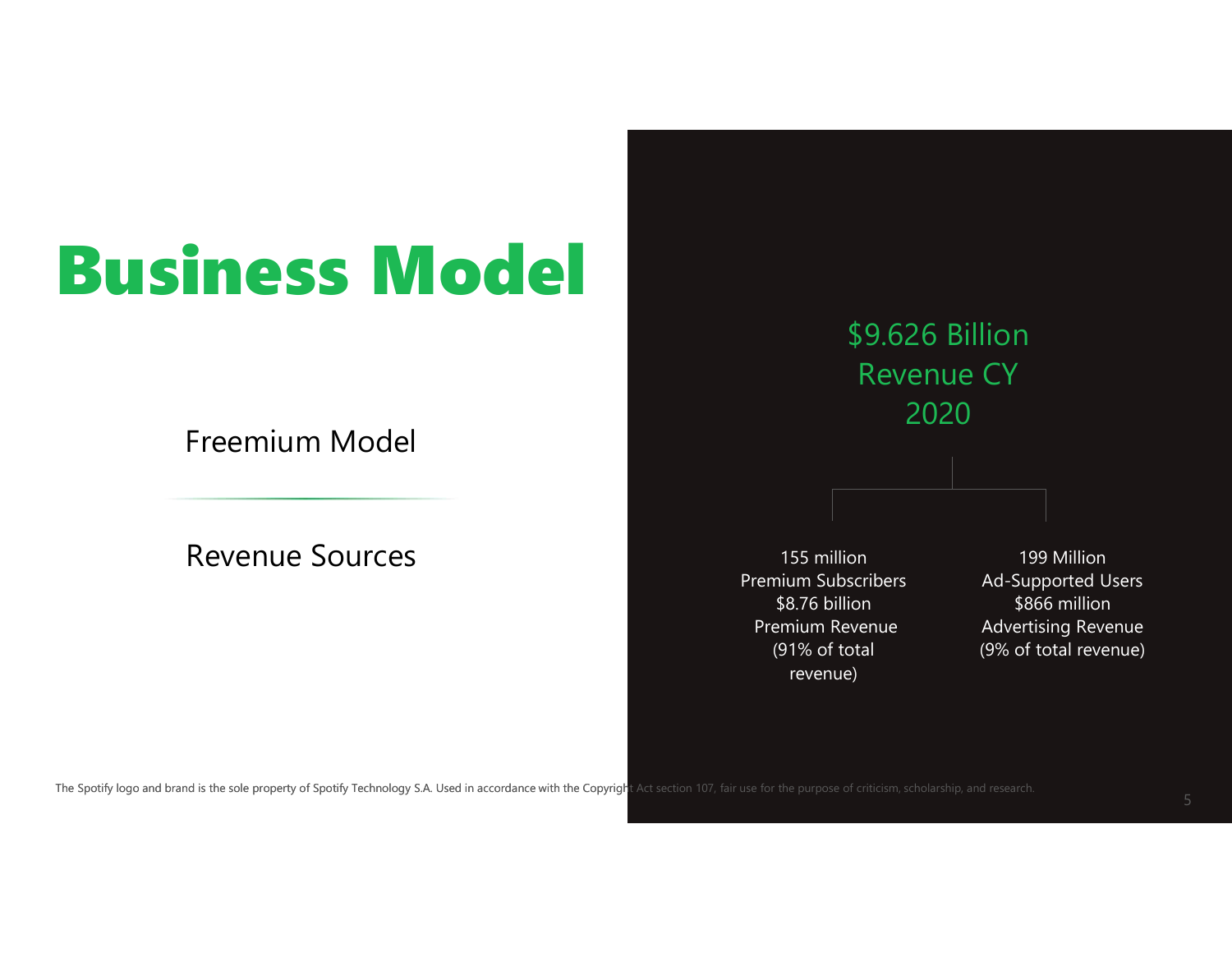### Macro Environmental Factors

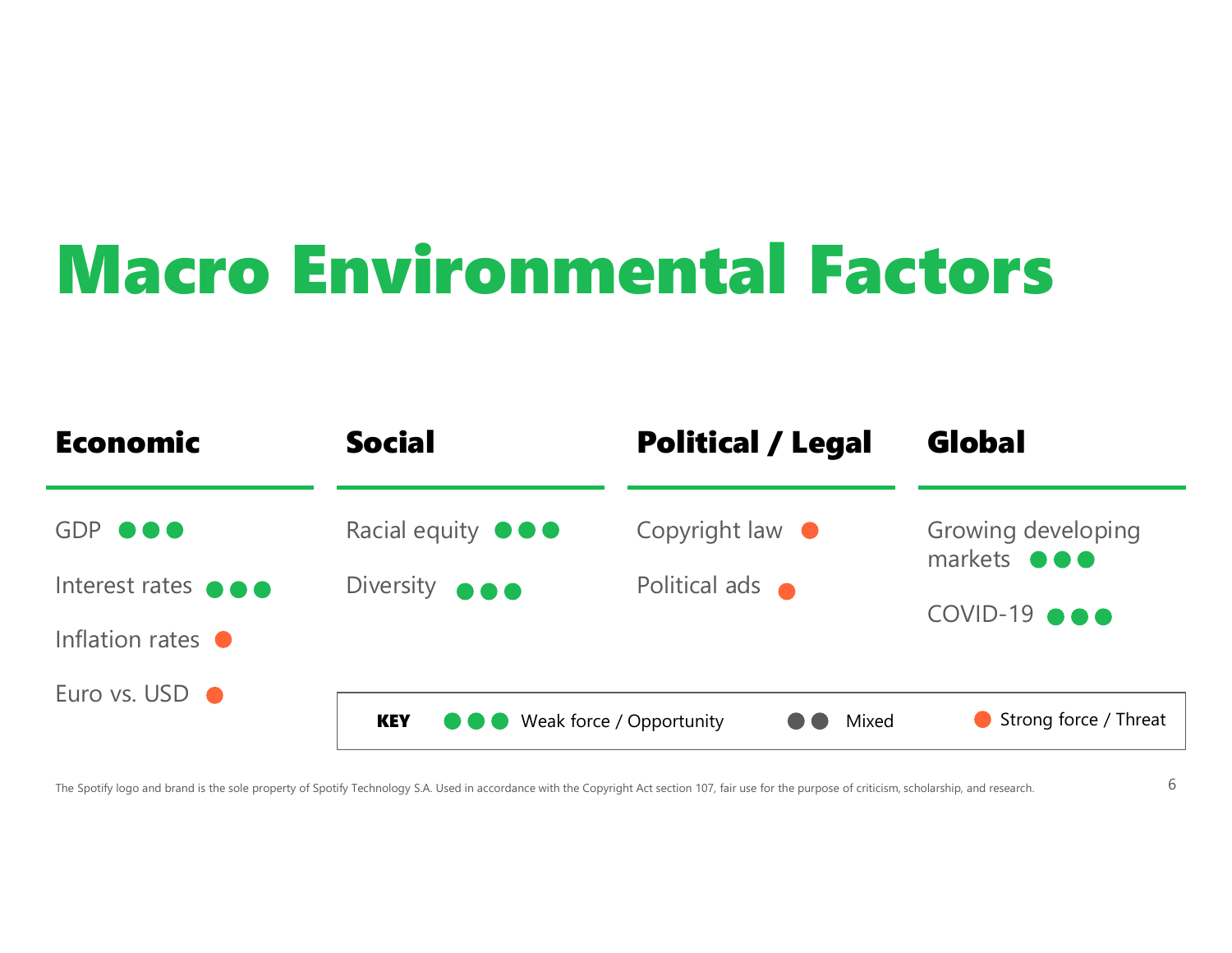### Life Cycle Analysis Movies and Entertainment

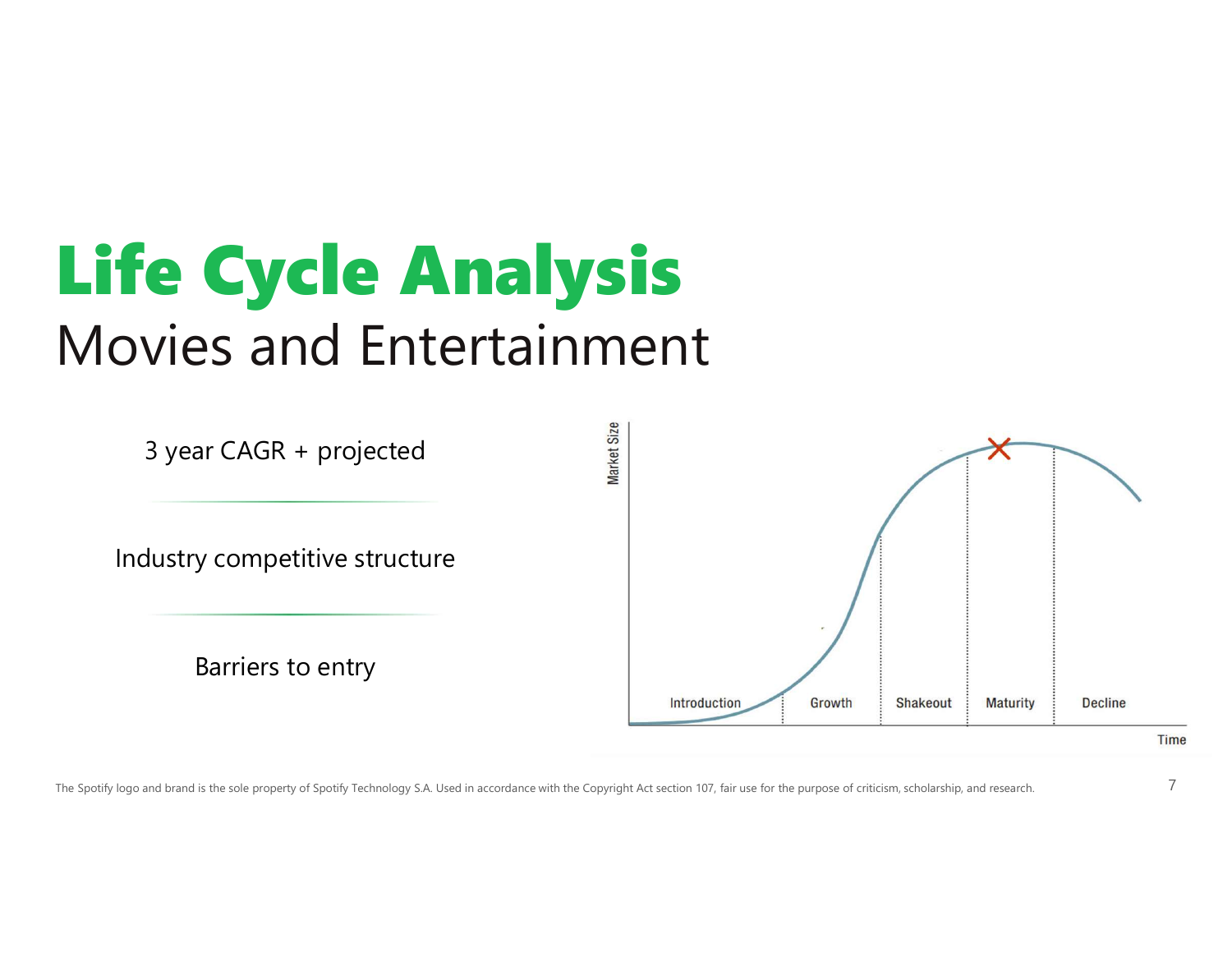### Porter's Five Forces Analysis

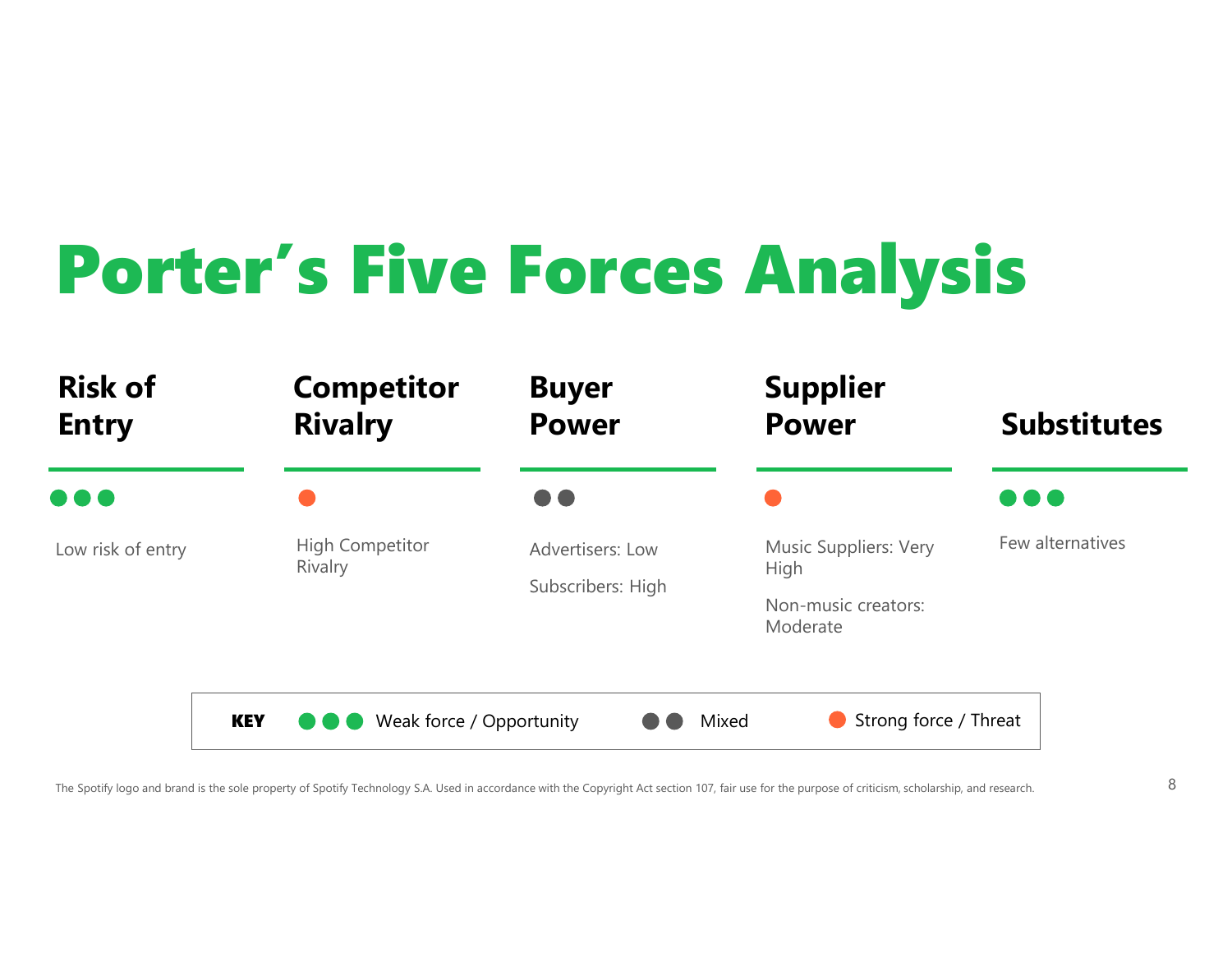### Value Creation and Profitability **Lister**

Spotify's Gross Profit Margin for 2020 = 25.6%

#### Less than competitors

- Netflix =  $38.9%$
- Disney = 33.1%
- Vivendi =  $45.2\%$

#### Higher cost due to

- music licensing
- research & development
- streaming delivery costs

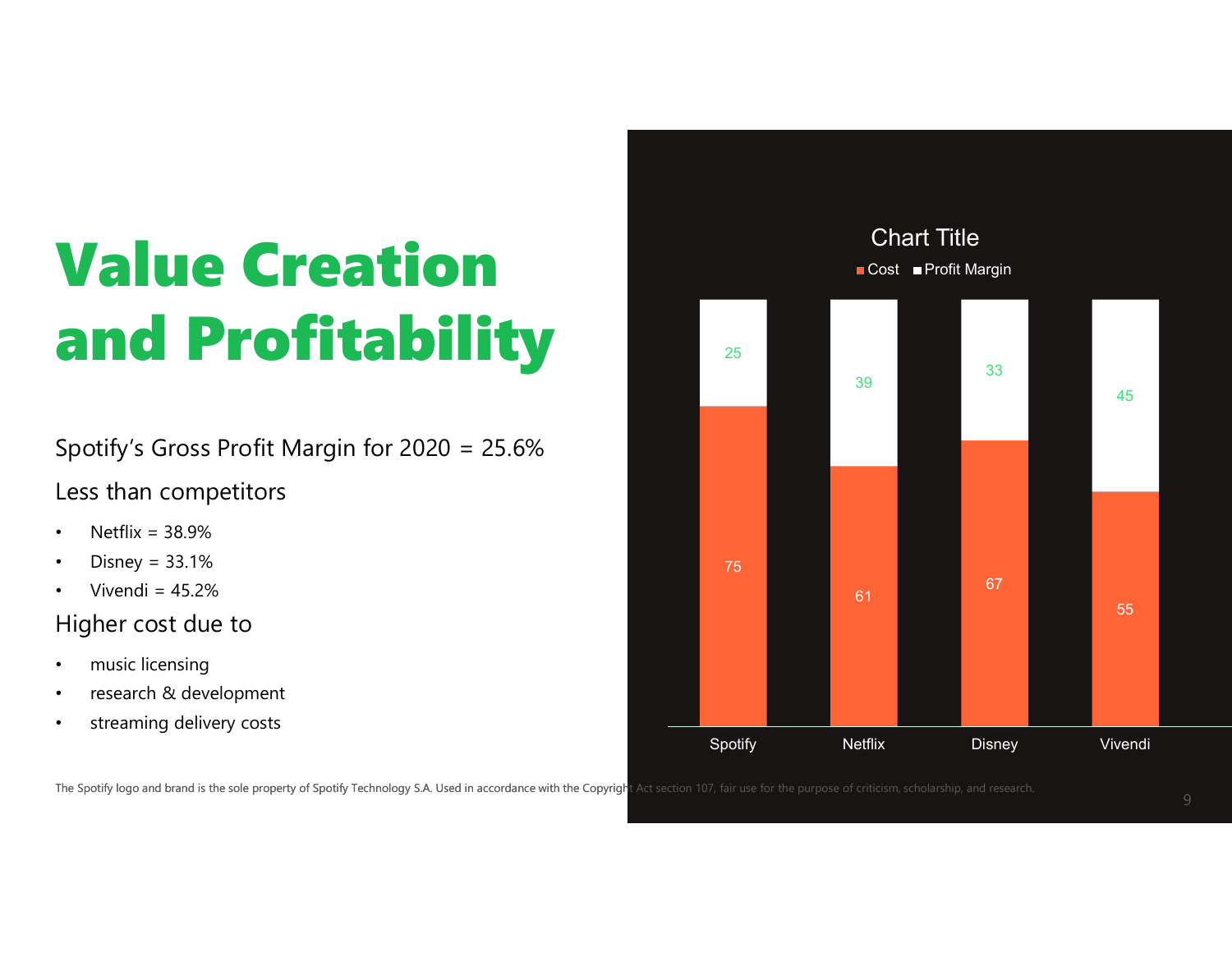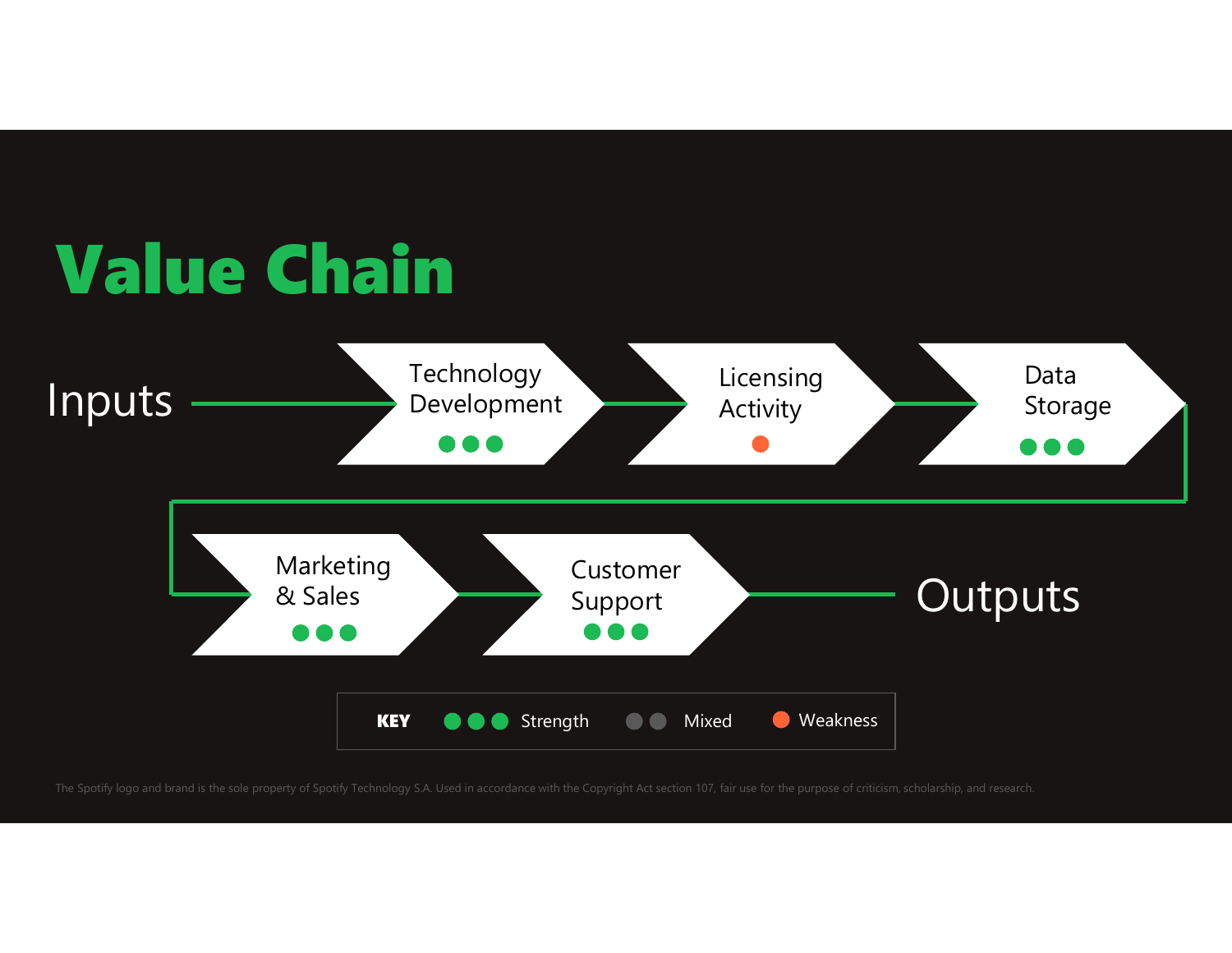### Functional Level Strategy

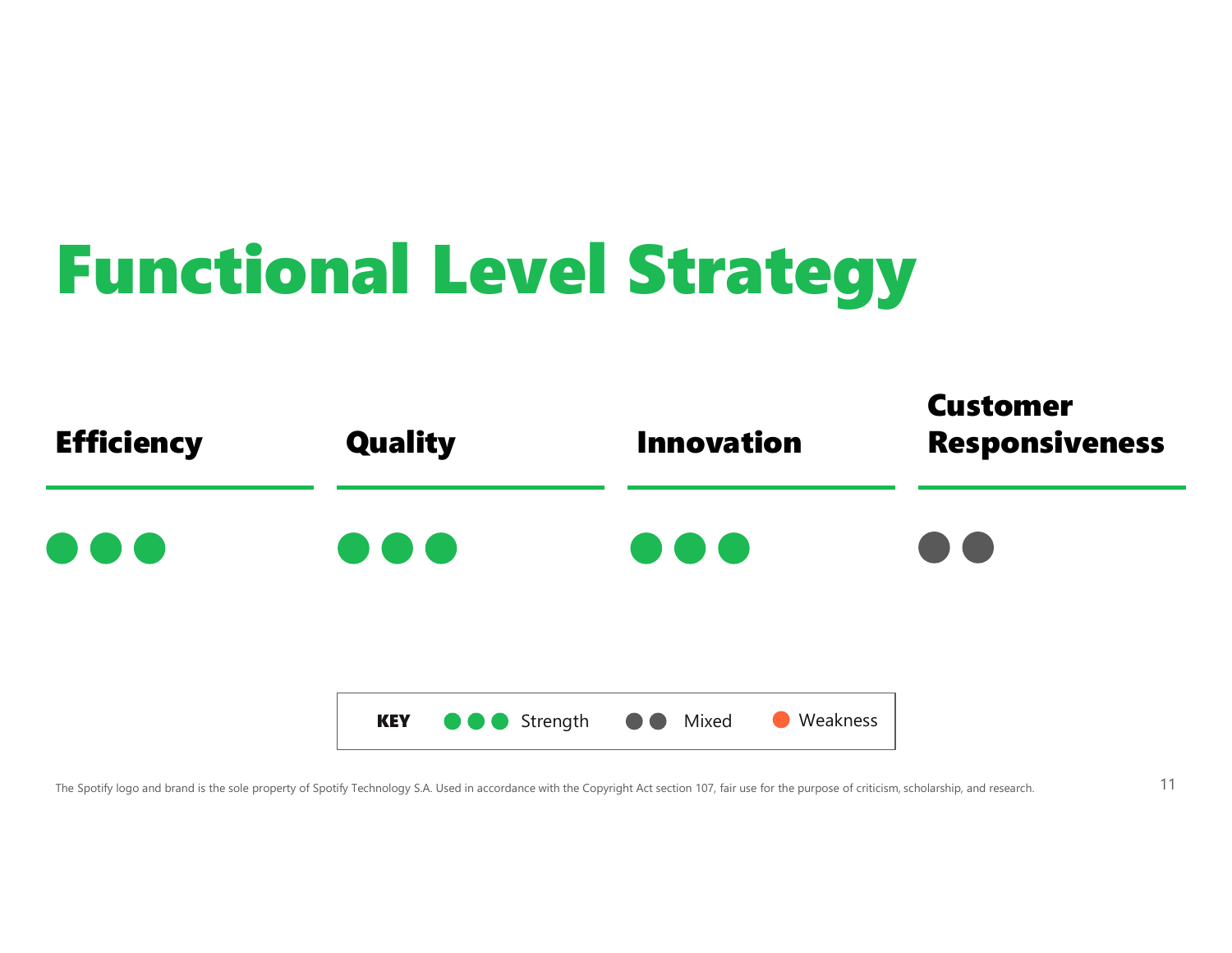### Financial Corporate Performance

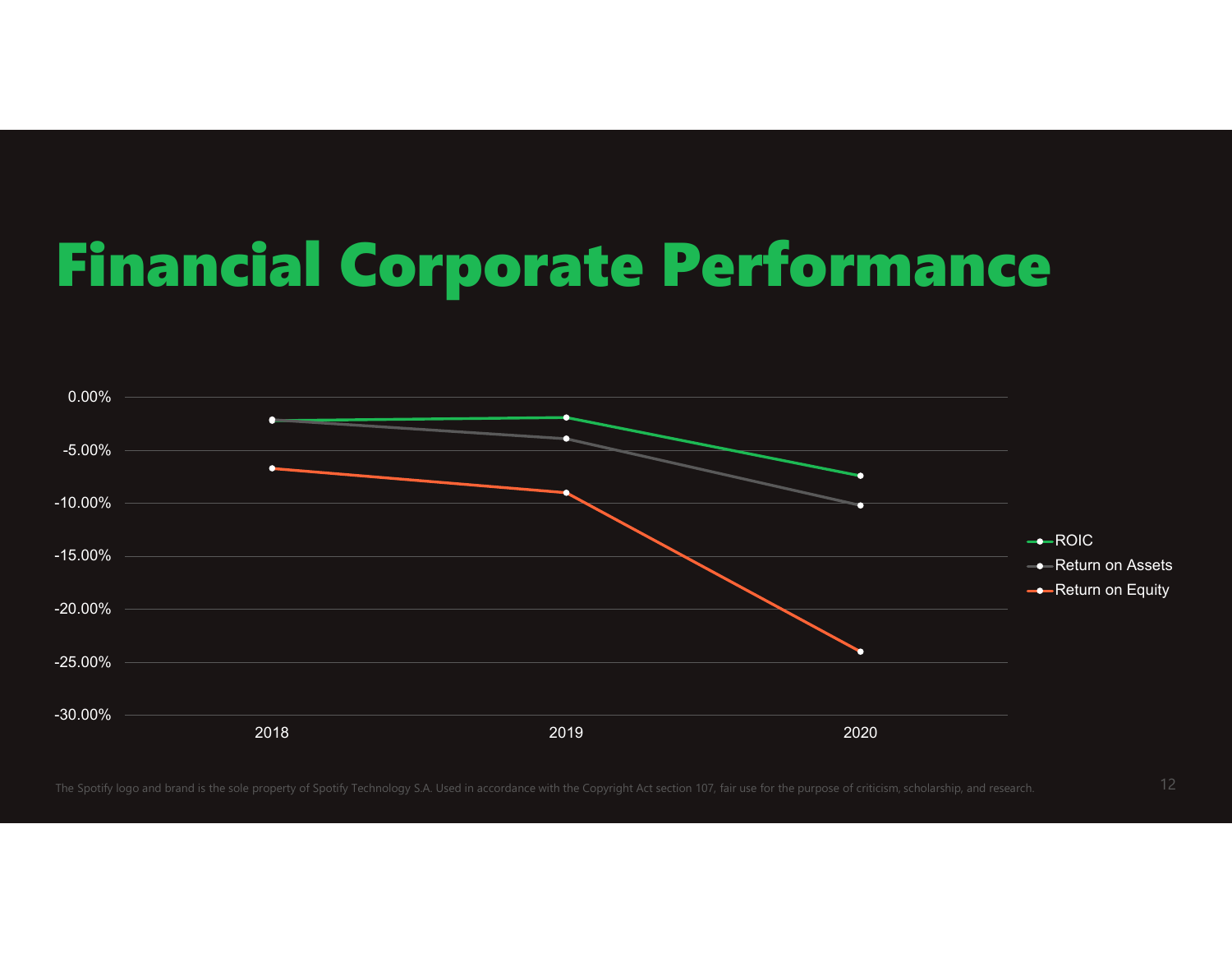### Benchmarking Analysis

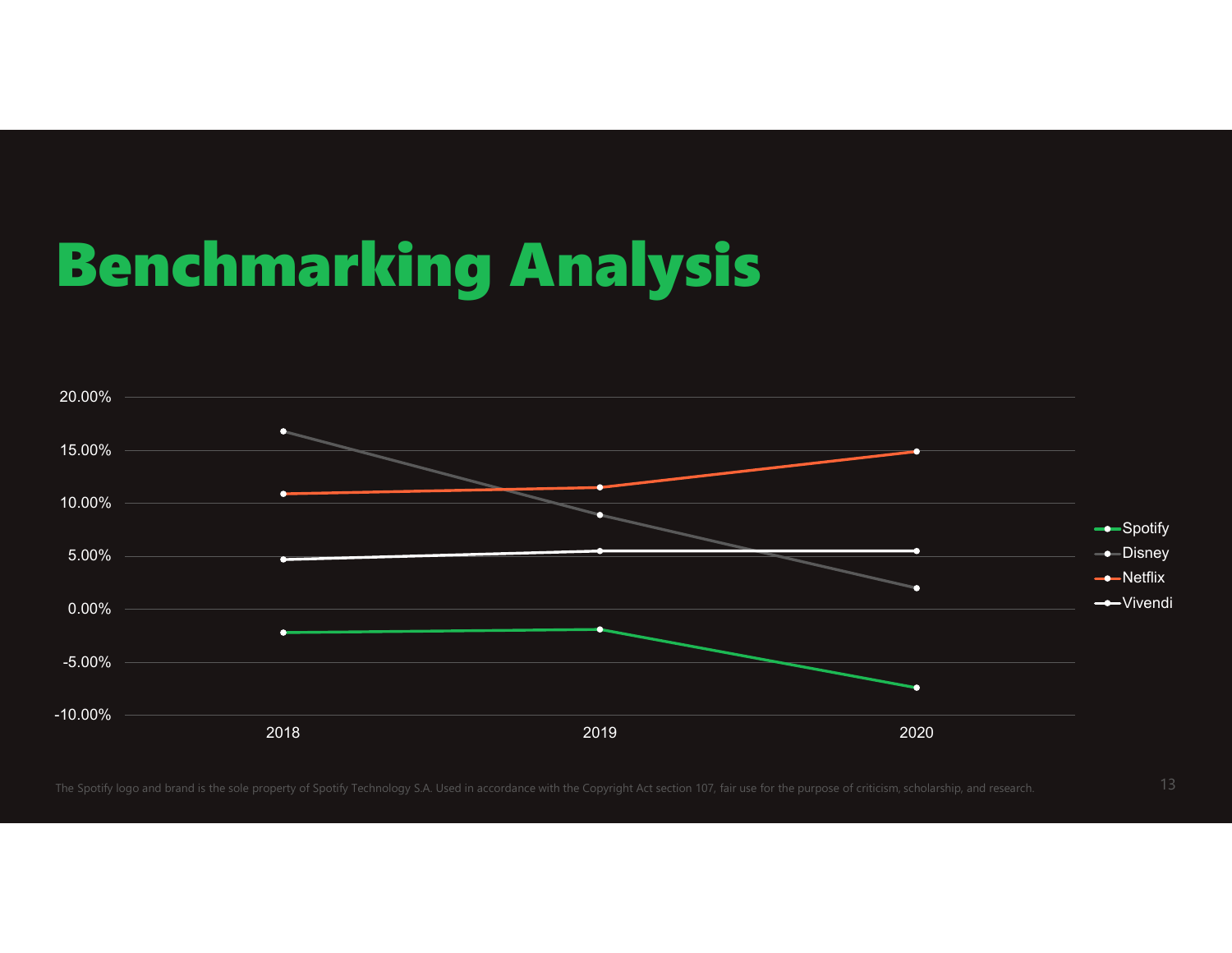### Spotify Strategy SWOT Summary

Strengths Weaknesses Opportunities Threats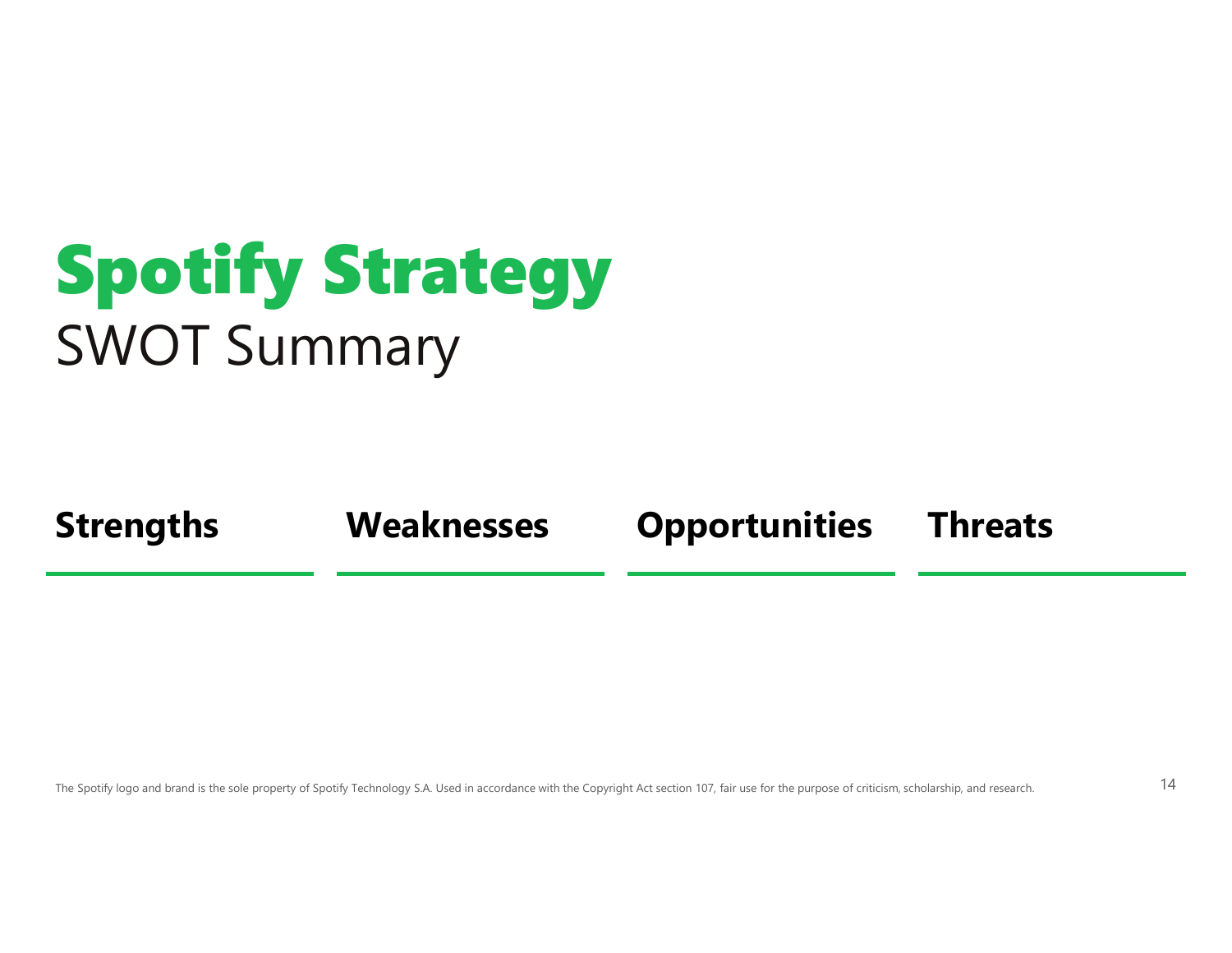### Spotify Strategy External Analysis

Macro Environment **Porter's Five Forces**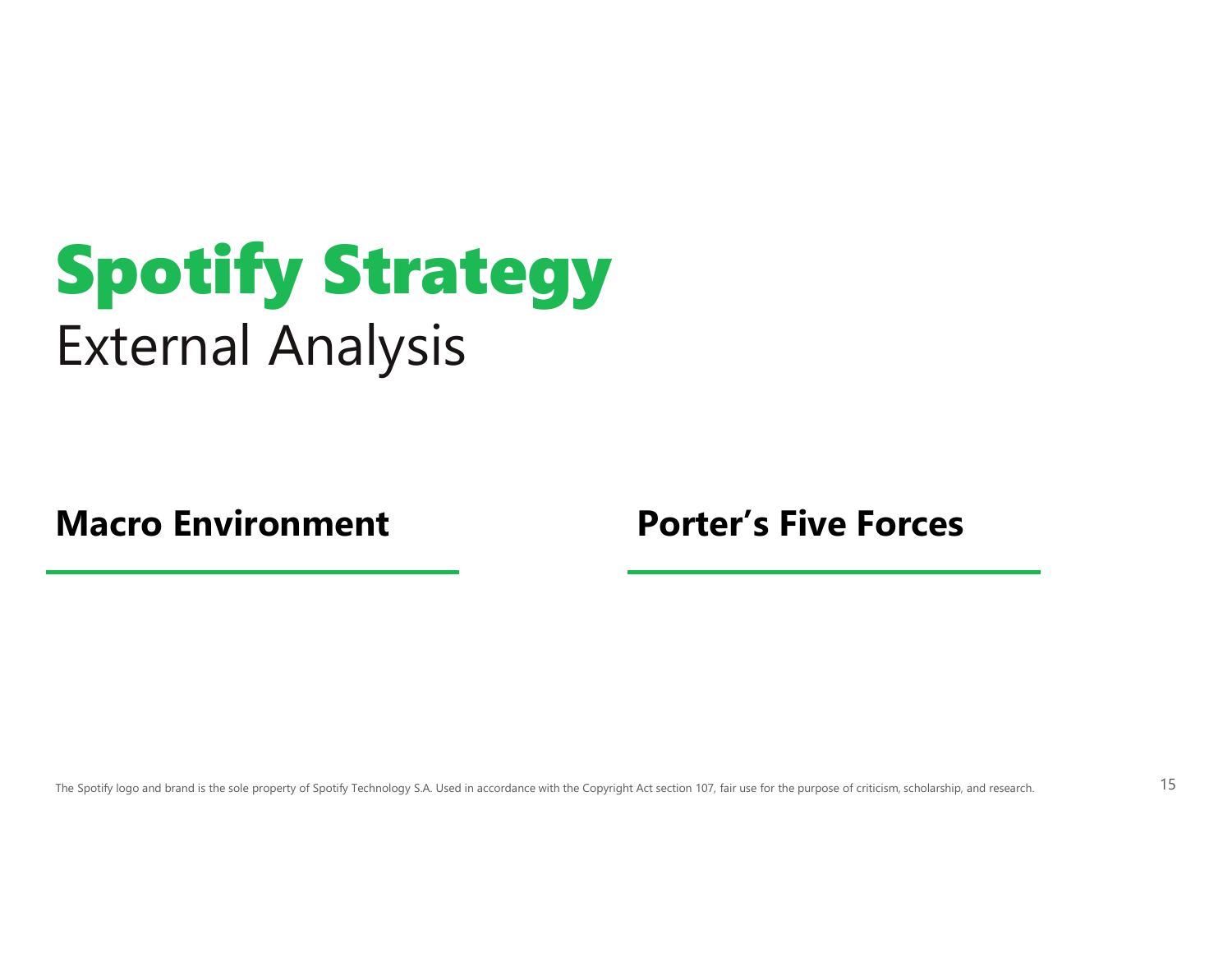### Spotify Strategy Internal Analysis

Business Model **Model** Value Chain Level Strategy Level Strate

Functional

Corporate Level Strategy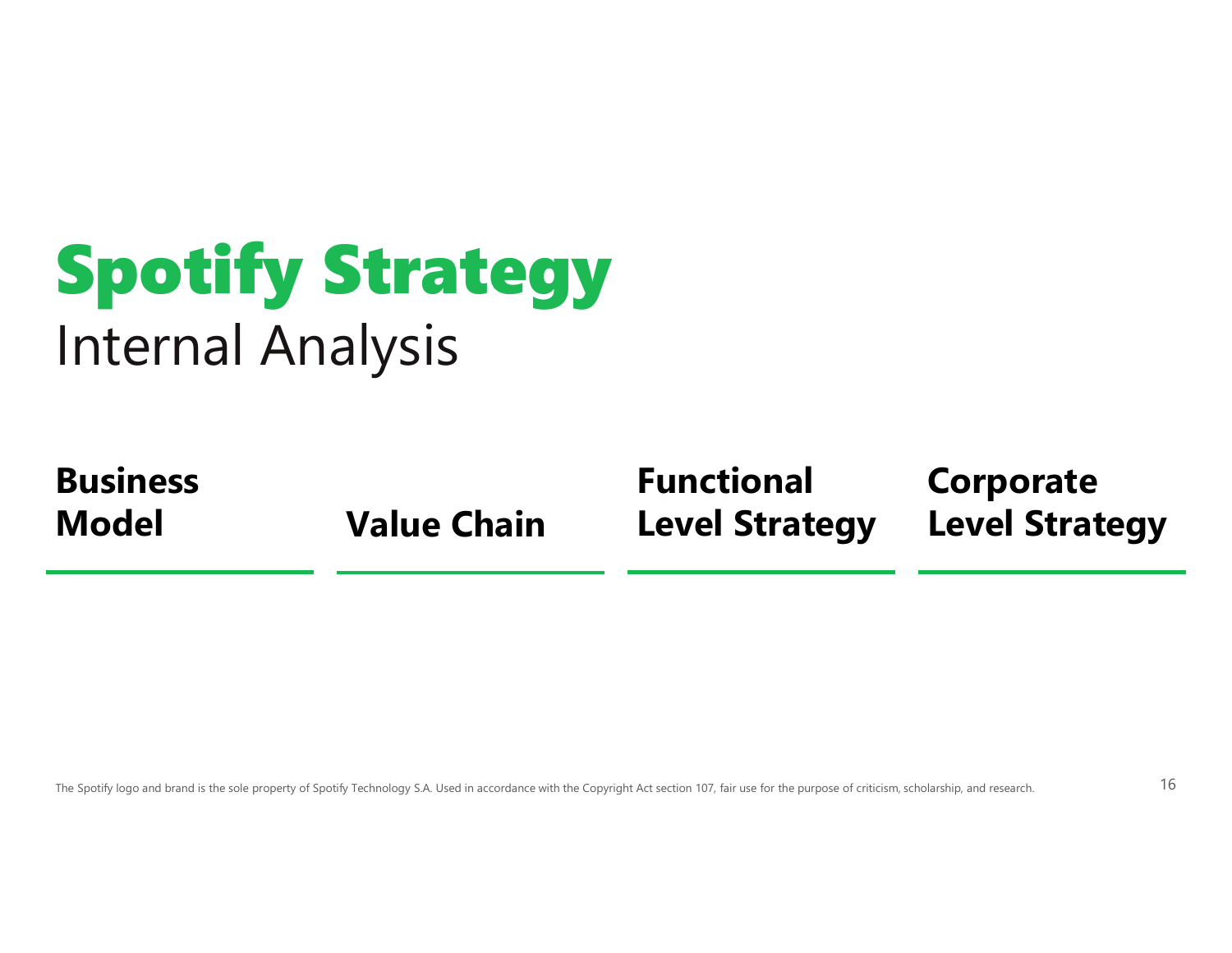# Questions?